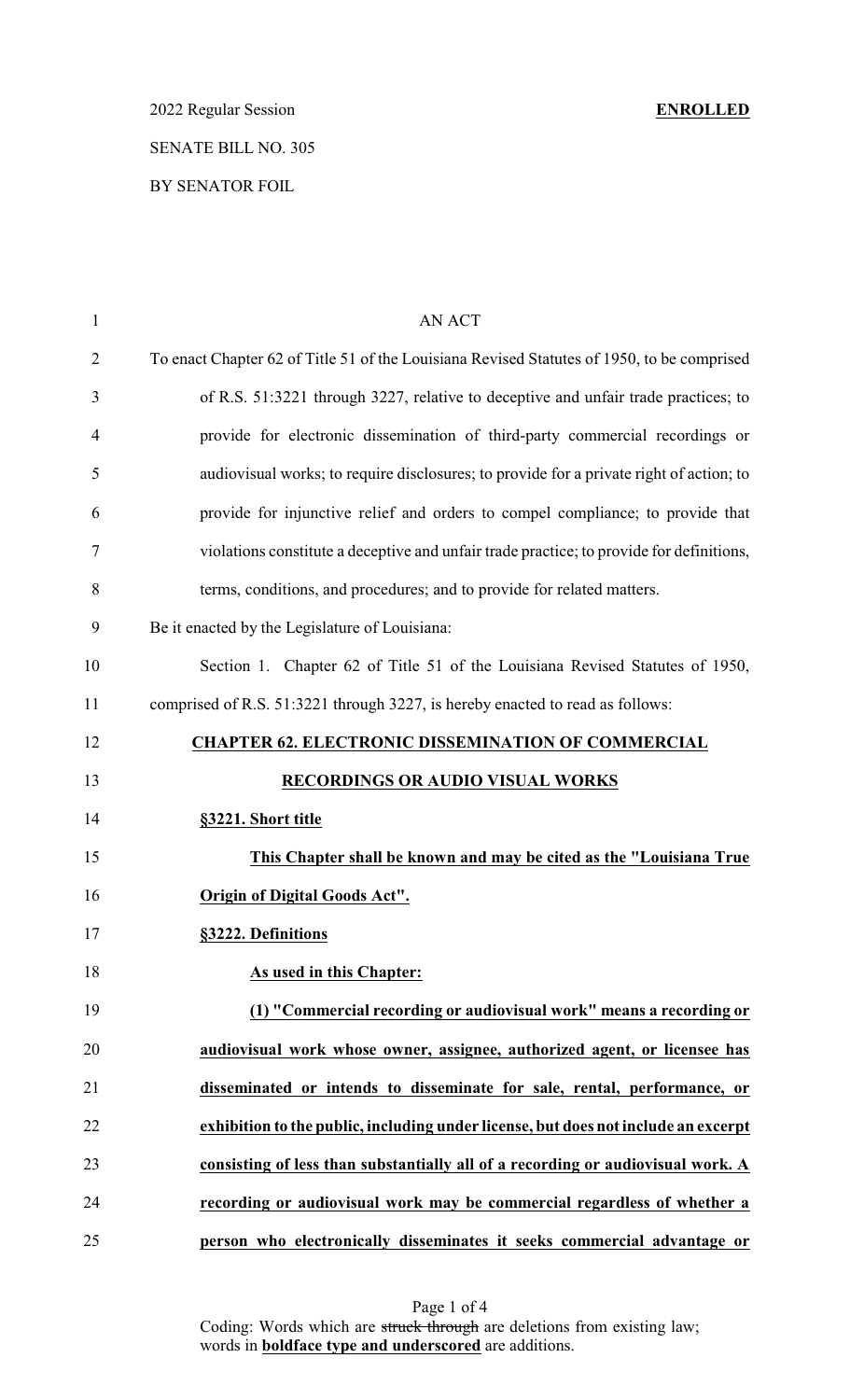| $\mathbf{1}$   | private financial gain from the dissemination.                                  |
|----------------|---------------------------------------------------------------------------------|
| $\overline{2}$ | (2) "Electronic dissemination" means initiating a transmission of,              |
| 3              | making available, or otherwise offering a commercial recording or audiovisual   |
| $\overline{4}$ | work for distribution, display, or performance through the internet or other    |
| 5              | digital network, regardless of whether another person has previously            |
| 6              | electronically disseminated the same commercial recording or audiovisual        |
| 7              | work.                                                                           |
| 8              | (3) "Website" means a set of related webpages served from a single web          |
| 9              | domain. The term does not include a home page or channel page for the user      |
| 10             | account of a person who is not the owner or operator of the website upon which  |
| 11             | such user home page or channel page appears.                                    |
| 12             | §3223. Required disclosures on website and online services; location            |
| 13             | A. A person who owns or operates a website or online service dealing in         |
| 14             | substantial part in the electronic dissemination of third-party commercial      |
| 15             | recordings or audiovisual works, directly or indirectly, and who electronically |
| 16             | disseminates such works to consumers in this state shall clearly and            |
| 17             | conspicuously disclose his name, physical address, telephone number, and        |
| 18             | electronic mail address on his website or online service in a location readily  |
| 19             | accessible to a consumer using or visiting the website or online service.       |
| 20             | B. For the purposes of this Section, any of the following locations are         |
| 21             | considered readily accessible:                                                  |
| 22             | (1) A landing or home webpage or screen.                                        |
| 23             | (2) An "about" or "about us" webpage or screen.                                 |
| 24             | (3) A "contact" or "contact us" webpage or screen.                              |
| 25             | (4) An information webpage or screen.                                           |
| 26             | (5) Any place on the website or online service commonly used to display         |
| 27             | information identifying the owner or operator of the website or online service  |
| 28             | to consumers.                                                                   |
| 29             | §3224. Actions for injunctive relief; orders to compel compliance               |
| 30             | A. An owner, assignee, authorized agent, or exclusive licensee of a             |

### Page 2 of 4

Coding: Words which are struck through are deletions from existing law; words in **boldface type and underscored** are additions.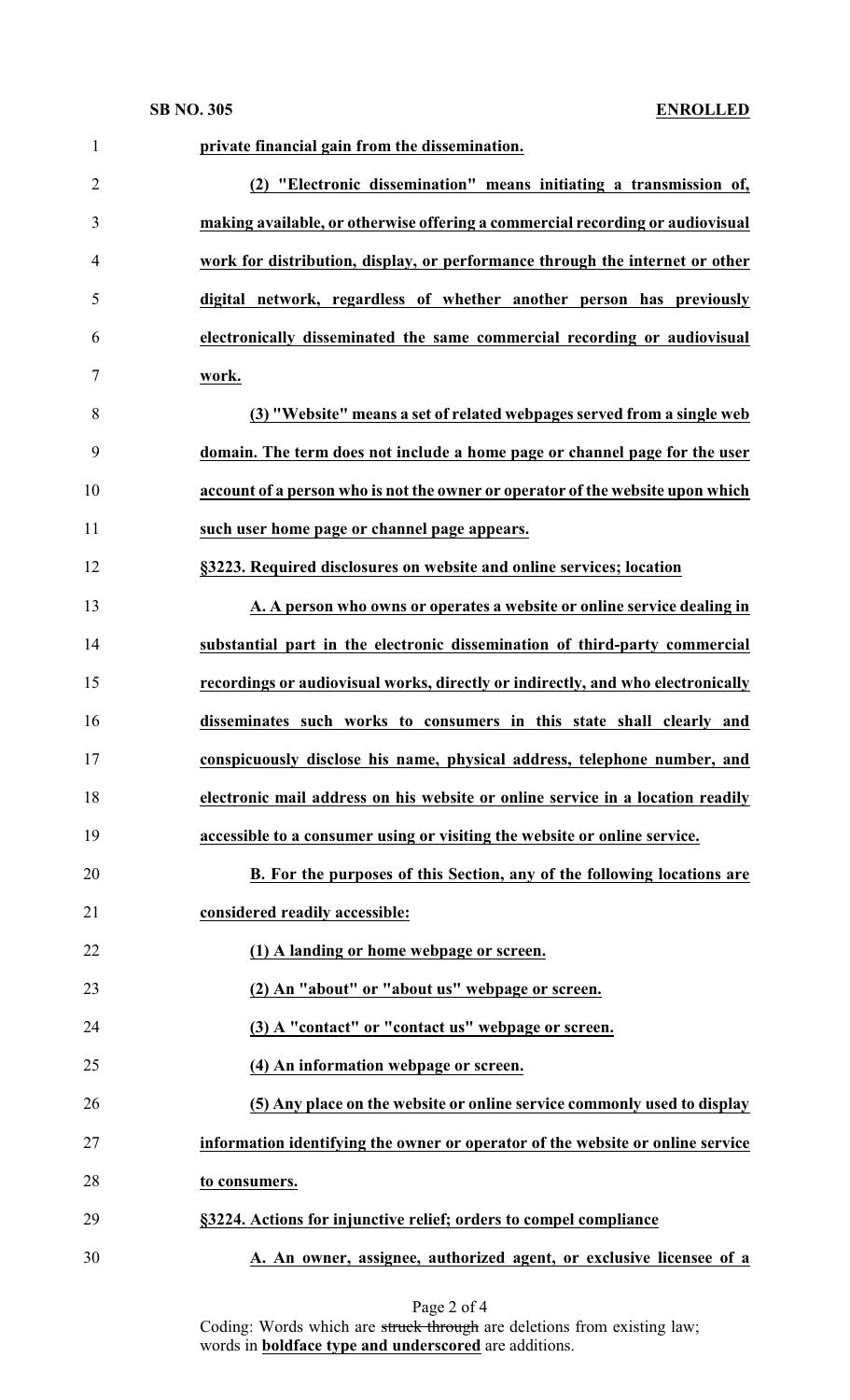# **SB NO. 305 ENROLLED**

| $\mathbf{1}$   | commercial recording or audiovisual work electronically disseminated by the        |
|----------------|------------------------------------------------------------------------------------|
| $\overline{2}$ | website or online service in violation of this Chapter may bring a proceeding      |
| 3              | against a person who violates or threatens to violate the provisions of this       |
| $\overline{4}$ | Chapter to obtain the following:                                                   |
| 5              | (1) A declaratory judgment that an act or practice violates this Chapter.          |
| 6              | (2) Permanent or temporary injunctive relief.                                      |
| $\tau$         | B. Before filing an action under this Section, the aggrieved party shall           |
| 8              | make reasonable efforts to provide notice to the person alleged to be in violation |
| 9              | of the provisions of this Chapter and the notice shall be in writing and shall     |
| 10             | state the following:                                                               |
| 11             | (1) The person may be in violation of the provisions of this Chapter.              |
| 12             | (2) A failure to cure the violation within fourteen days may result in an          |
| 13             | action being filed against the person pursuant to this Chapter.                    |
| 14             | C. After the fourteenth day of properly providing notice in accordance             |
| 15             | with Subsection B of this Section, if the person continues to violate the          |
| 16             | provisions of this Chapter, the aggrieved party may bring an action pursuant       |
| 17             | to this Section in a court of competent jurisdiction.                              |
| 18             | D. On motion of the party initiating the cause of action, the court may            |
| 19             | make appropriate orders to compel compliance with this Chapter.                    |
| 20             | §3225. Supplemental provisions                                                     |
| 21             | This Chapter is supplemental to those provisions of state and federal              |
| 22             | criminal and civil law which impose prohibitions or provide penalties, sanctions,  |
| 23             | or remedies against the same conduct prohibited by this Chapter. This Chapter      |
| 24             | shall not bar any cause of action or preclude the imposition of sanctions or       |
| 25             | penalties that would otherwise be available under state or federal law.            |
| 26             | §3226. No financial liability for certain providers                                |
| 27             | The provisions of this Chapter shall not impose financial liability on             |
| 28             | providers of an interactive computer service, communications service,              |
| 29             | commercial mobile service, or information service, including an internet access    |
| 30             | service provider, an advertising network or exchange, a domain name                |

Page 3 of 4

Coding: Words which are struck through are deletions from existing law; words in **boldface type and underscored** are additions.